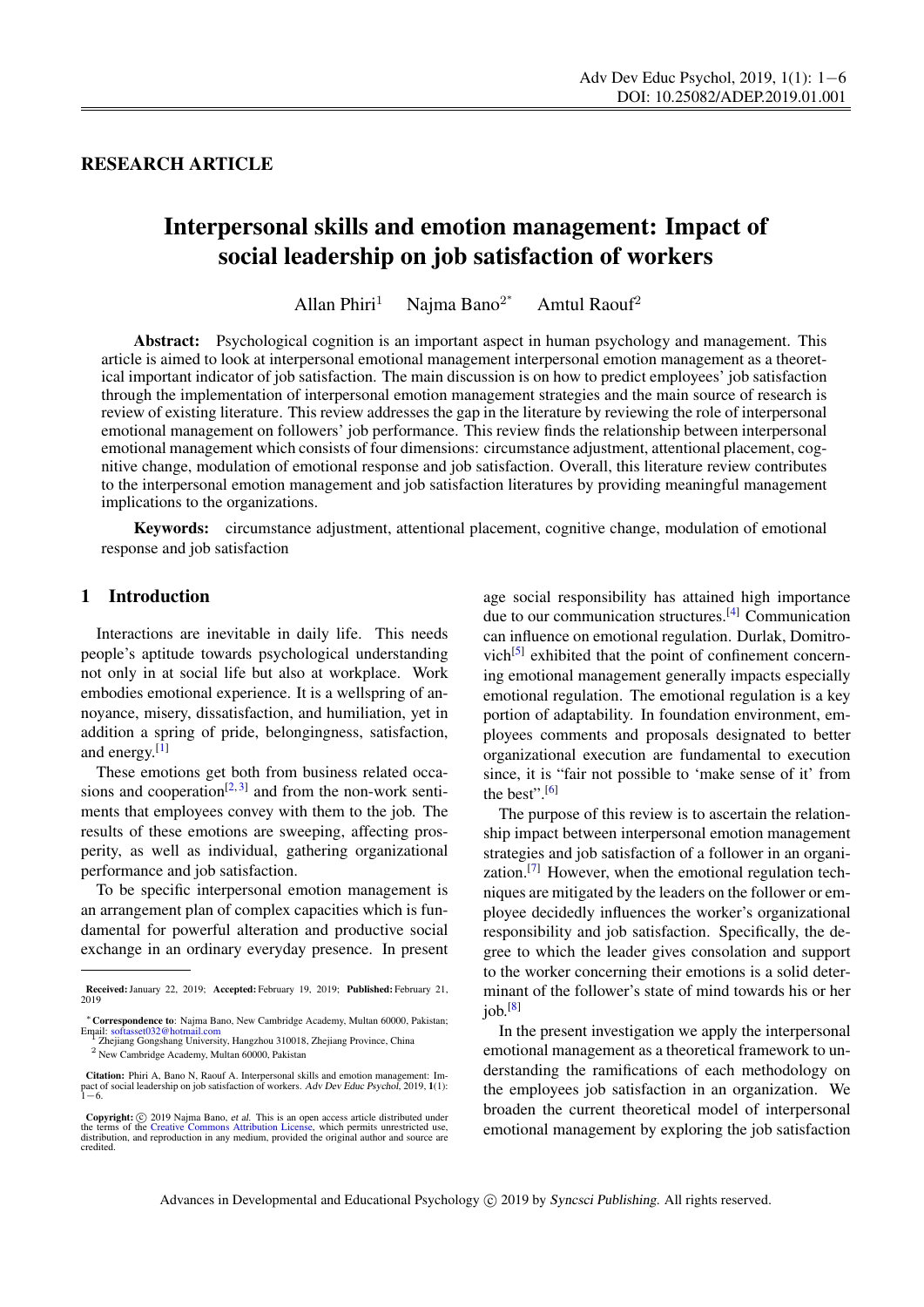of the follower in each technique to moderate the followers' negative emotions by the leader, which additionally presents the effect of situation modification, attentional placement, cognitive change and modulation of emotional response. The review articulates the significant of the theoretical explanations through seeing how every one of interpersonal emotional management strategies implored by the leader to the follower has an effect on the followers. Various examinations research this relationship in different occupation settings.[\[9\]](#page-4-8) Underline the significance of advancing a supportive workplace and sufficient supervision bolster, as these elements influence employees' work related performances and discernments. $[10, 11]$  $[10, 11]$  $[10, 11]$ 

## 2 Theory: interpersonal emotional management theory and job satisfaction

This work is inspired from social exchange theory. At the same time, study is important in terms of job satisfaction has which remained an intriguing point in the managerial consciousness research and supervision. Locke<sup>[\[12\]](#page-4-11)</sup> characterized job satisfaction as "the pleasurable emotional state coming about because of the evaluation of one's job as accomplishing or encouraging the accomplishment of one's job values". As indicated by Spector<sup>[\[13\]](#page-4-12)</sup> job satisfaction alludes how much people like or repugnance their jobs all things considered and particular parts of their jobs.

Job satisfaction incorporates outside angles, for example, working conditions and inside perspectives, for example, person's desires. Interpersonal emotion management has been appeared to impact job satisfaction. Past examinations demonstrated that interpersonal emotion management was decidedly identified with job satisfac-tion of the employee in different work environment.<sup>[\[14,](#page-4-13) [15\]](#page-4-14)</sup> At the point when workers see more prominent emotional regulation management, they will probably have expanded job satisfaction; nonetheless, the connection among interpersonal emotion management and job satisfaction may vary as indicated by the particular part of emotional regulation procedure that research accen-tuated.<sup>[\[16\]](#page-4-15)</sup>

Interpersonal emotion management theoretical tactics from Gross<sup>[\[17\]](#page-4-16)</sup> take a shot at emotion management of oneself and the thought that people deal with others' emotions at work utilizing similar strategies that they use to deal with their very own emotions. The interpersonal emotion management approaches used to regulate emotions are namely: circumstance adjustment, attentional placement, cognitive change, modulation of emotional reaction.  $[18, 19]$  $[18, 19]$  $[18, 19]$ 

Circumstance adjustment comprises of dynamic endeavors to straightforwardly adjust or alteration of a sit-uation to change its emotional effect.<sup>[\[18\]](#page-4-17)</sup> In circumstance adjustment, a leader will expel, adjust, or change the parts of the condition or issue causing an undesired emotion in the supporter. All things considered, circumstance adjustment is issue centered. This will allow the follower to be satisfied with their work and job.<sup>[\[18\]](#page-4-17)</sup>

Firms want to achieve and maintain the leading position in the industry and research has highlighted the importance of political capital ties in this aspect.<sup>[\[20\]](#page-4-19)</sup> For organizational leadership, individual leadership and cognition is palpable. Cognitive change involves the leader showing actions towards the circumstances in the context of the follower, by assisting the employee embrace the circumstance in a more affirmative manner. Consequently, subjective change is additionally issue centered. The undesired emotional effect of the follower is moderated by altering the manner in which the employee considers the issue. A superior or supervisor is endeavoring to diminish emotion-inciting parts of the follower. The study pursue that the battle and end goal is to reinterpret an issue in a more positive light for other people, one must comprehend and spotlight on the issue. Cognitive change is able to change the circumstance of the follower and lead the employee to be satisfied with their work.[\[21,](#page-4-20) [22\]](#page-4-21)

Attentional placement includes diverting consideration far from the components of situation that can hinder the objectives, concerns, or prosperity, completely.<sup>[\[18\]](#page-4-17)</sup> In attentional arrangement, a leader coordinates the employees behavior at diverting the follower with the end goal to motivate desirable emotions. The leader can employ humor or acting senselessly to make the objective feel indifferent or different means as methods for diverting followers to enhance their emotions. A superior is endeavoring to divert an employee's from the undesirable feeling or emotions.

Along these lines, attentional organization is emotioncentered. Attentional is able to mitigate the undesirable emotions of the follower and yield positive emotions and foster job satisfaction.<sup>[\[23,](#page-4-22) [24\]](#page-4-23)</sup>

Modulating the emotional reaction includes impacting emotional response propensities. This system comprises diminishing the undesired feeling once it is encountered. In ensuring the emotional reply, the leader can navigate the manner that would inspire followers to address their unwanted undesired feelings. Extant literature puts the need for understanding the wants and desires of customers and community and even the intrinsic motivation of employees in volunteering process in proposed social activities may have the impact on job satisfaction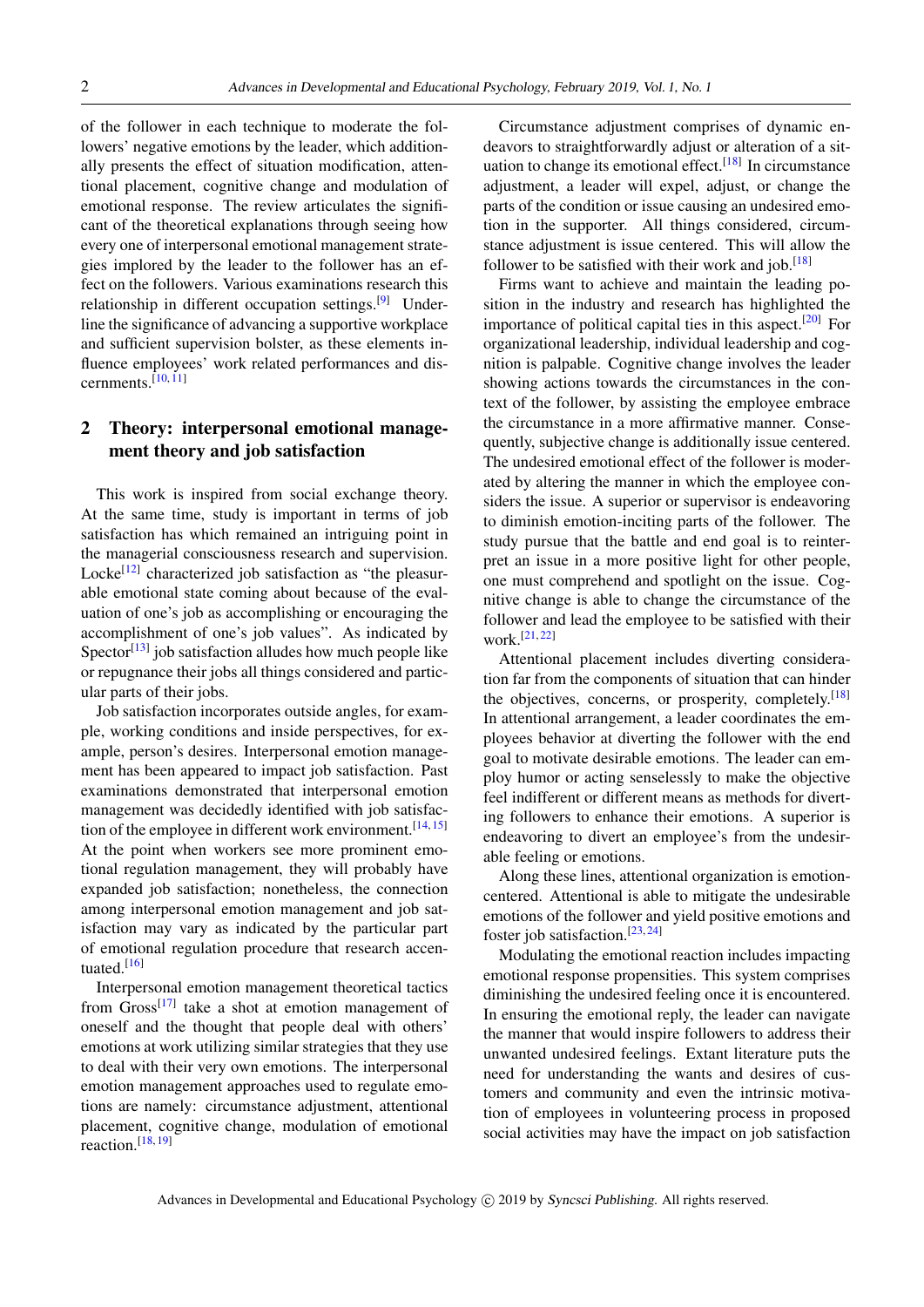of employees.[\[25\]](#page-4-24) There is also a need for understanding the wants and desires and unwanted feelings of internal customers. Suppression is vital in organizations as it may very well may be effortlessly communicated and exhibited by leaders and moreover integrated with an follower's way of life. Certainly, organizational display rules are regularly focused at the hiding of the undesired emotions, for example, outrage, disgrace, and trouble. Modulating emotional strategy has very little impact on the job satisfaction of the follower as the follower is conditioned to suppress their feelings rather than address them.<sup>[\[6,](#page-4-5)[23\]](#page-4-22)</sup>

Job satisfaction is important because it enables the employee to champion among the most fundamental assignments to the extent its motivation, execution, work profitability, not least to the extent enthusiastic wellbeing[\[26\]](#page-4-25) . Given this present examination's inspiration of perceiving criticalness to work results related with interpersonal emotion management systems, they is a part relating the perspective of interpersonal emotion manage-ment methodologies to job satisfaction.<sup>[\[27\]](#page-5-0)</sup>

In a nutshell the interpersonal emotion management strategies may reduce undesired emotions at any rate briefly in particular settings, just a few strategies give positive feedback about leaders' ability to mitigate emotion-inciting dangers to their followers' prosperity, though different strategies give negative prompts about leaders' eagerness to do this. In particular, since followers' job assumptions about leaders' ability to deliver mitigate the negative emotions by through circumstance adjustment and cognitive change strategies that the leaders show sympathy about them. At the point when the worker feels and see that these behaviors, they are probably going to encounter a feeling of commitment and higher nature of job satisfaction will result. This higher nature of job satisfaction well give the feeling of obligation and commitment normal for superb job performance set the phase for additional push to take part extrarole in additional job performance. A superior who is able to recognizes and addresses obstructions in a one's work environment by means of sanctioning of intellectual change and circumstance alteration makes constructive results on the grounds that (a) it gives a constructive interpersonal prompt with regards to leader member relationship, (b) it spurs followers to invest additional exertion toward their errands as they feel obligated to their superior.<sup>[\[28,](#page-5-1) [29\]](#page-5-2)</sup> Drawing from organic process scientific discipline, social baseline theory purports that humans have tailored to operate during a social surroundings. The brain acts below the idea that proximity to others is that the norm, or baseline condition. As critical social isolation, that is related to stress and poor health, social proximity is related to attenuated vas, hormonal, and neural responses to threat, further as longevity and physical health. The presence of others is theorized to assist people conserve effort and metabolic resources through the social regulation of feeling. As an example, the dorsolateral anterior cortex is a smaller amount active throughout the down-regulation of negative have an effect on whereas the presence of others. Social proximity is hypothesized to confer feeling restrictive advantages through 3 mechanisms: 1) risk distribution, 2) load sharing, and 3) capitalization. Risk distribution lowers vigilance towards threat as a result of risks appear lower as cluster size will increase. Load sharing involves the data that shut others will offer facilitate and resources if required. Finally, capitalization refers to the intensification of positive emotions once they are shared with others. Based on this, we can hypothesize that interpersonal emotion management has a positive impact on worker's satisfaction.

#### 3 Hypothetical framework



<span id="page-2-0"></span>Figure 1. Interpersonal emotion management

#### 4 Discussion

Model prescribed in [Figure 1](#page-2-0) is apparently quite simple but heavily important for research in the field of psychology and leadership. Many instances of social feeling regulation, like those delineate higher than, are dyadic; in alternative words, they involve one person attempting to influence the sentiments of another person. However, social feeling regulation will occur between larger social teams. For instance, within the geographical point a pacesetter would possibly try and influence the sentiments of a full cluster of followers to form them feel additional ardent and intended. Interpersonal feeling regulation conjointly shares links with alternative processes by which individuals come back to influence others' emotions, like emotional contagion, within which the emotions of 1 person are 'caught' by another person as a results of mere contact (*e.g.*, if somebody was having a terrible day, they could 'infect' their friends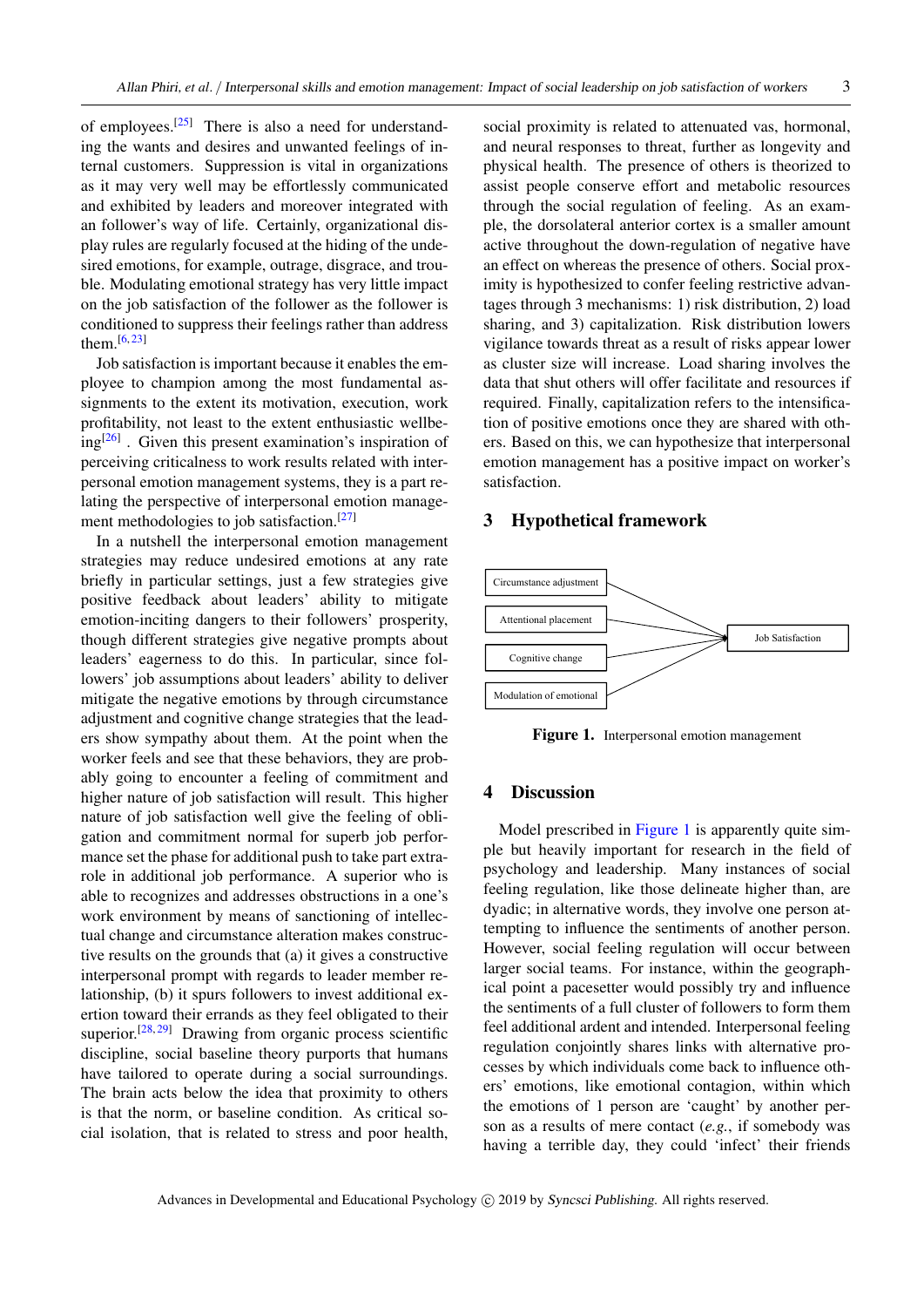with their dangerous mood).<sup>[\[23\]](#page-4-22)</sup> Equally, the compulsion to inform others concerning our emotional experiences (termed the social sharing of emotions) may end in others coming back to feel what we tend to feel. The distinction between these processes and social feeling regulation regards the extent of process concerned. Social feeling regulation may be a controlled method, whereby an individual advisedly tries to vary the means others feel. In distinction, emotional contagion is assumed to be comparatively automatic, engaged while not acutely aware awareness; whereas social sharing is somewhat additional acutely aware however sometimes lacks the intent to influence others' emotions. We also contribute to both interpersonal emotional management and job satisfaction literatures by considering the role of employees' daily emotion interpersonal management. Accordingly, past research writing has analyzed emotional experiences; we think about how leaders manage emotions of the follower how it impacts their emotional experiences on their work execution and job satisfaction. The literature review contributes to the significant of the emotional regulation literature by exploring the relationship between interpersonal emotional management and job satisfaction. In this manner, we gain an increasingly total image of the effect of leader part's generally capacity to adapt to depleting work behavior on a day-to-day basis.

Another connected method is social influence that involves attempting to vary the attitudes and/or behaviors of others. Leaders having vision and intention of globalization should give a high weight to cultural understanding and effects of its differences on important key performance indicators of businesses and institutions. This vision also covers environmental management and earnings transparency.[\[30\]](#page-5-3) The key distinction here is that social feeling regulation is primarily involved with everchanging alternative people's feelings; any changes to attitudes or behaviors are secondary to the impact on feeling.

#### 5 Conclusion

In conclusion the exploration between the interpersonal emotion management and job satisfaction shows that the undesirable emotions have an effect on the follower or employees job satisfaction. It's important that the leaders is able to mitigate and manage the followers emotions through adopting the emotional regulation strategies so as to create a good working environment.<sup>[\[31\]](#page-5-4)</sup>

In conclusion we propose that interpersonal emotion management can assist adapt to work pressure and relieve negative emotions experienced at work and promote job satisfaction of the employee. In spite of the fact that the writing supports stable between-singular con-trasts in emotion regulation strategies.<sup>[\[32,](#page-5-5) [33\]](#page-5-6)</sup> Interpersonal emotion management can be untaught or created through preparing and instructing as it is crucial for the employee to utilize emotion regulation strategies. This writing review likewise gives additional proof of the evidence of the detrimental impact of interpersonal emotional management and job satisfaction. The current research has implications for both organizations and employees. It highlights the significance of considering inside individual procedures in the performance of essential work practices. The greater part of organizational research has concentrated on organizational and betweenperson factors impacting employee performance. However, this examination significant continues to add to a growing assemblage of evidence recommending that the experiences employees emotional encounter experience can impact everyday responses and job satisfaction at work and that managers must know about these elements so as to deal with their follower on a daily basis.

In this manner, employees may be benefited for preparing to end up mindful of emotional responses and their sources with the end goal to figure out how to reappraise circumstances in manners that outcome is a desirable sentiment. Leaders have to understand the cross cultural philosophy of social relations and social respon-sibility.<sup>[\[34\]](#page-5-7)</sup> Relatedly, look into emotional management practices has turned out to be gainful for worker prosperity, job satisfaction and good management.  $[18, 35-38]$  $[18, 35-38]$  $[18, 35-38]$  $[18, 35-38]$ 

This paper has substantial implication for SET theory because it indicates the relationship of interactions on job satisfaction. Practitioners may also take advantage of this analysis to implement the correct use of interpersonal emotion management strategies at various hierarchical levels. To overcome the limitations, this topic may be benefited and extended through future empirical research.

#### 6 Conflict of interest

Authors declare no conflict of interest.

### 7 Acknowledgements

We are thankful to Qamar Farooq for guiding and assisting us in this publication.

#### 8 Funding

There is no source of funding for this research.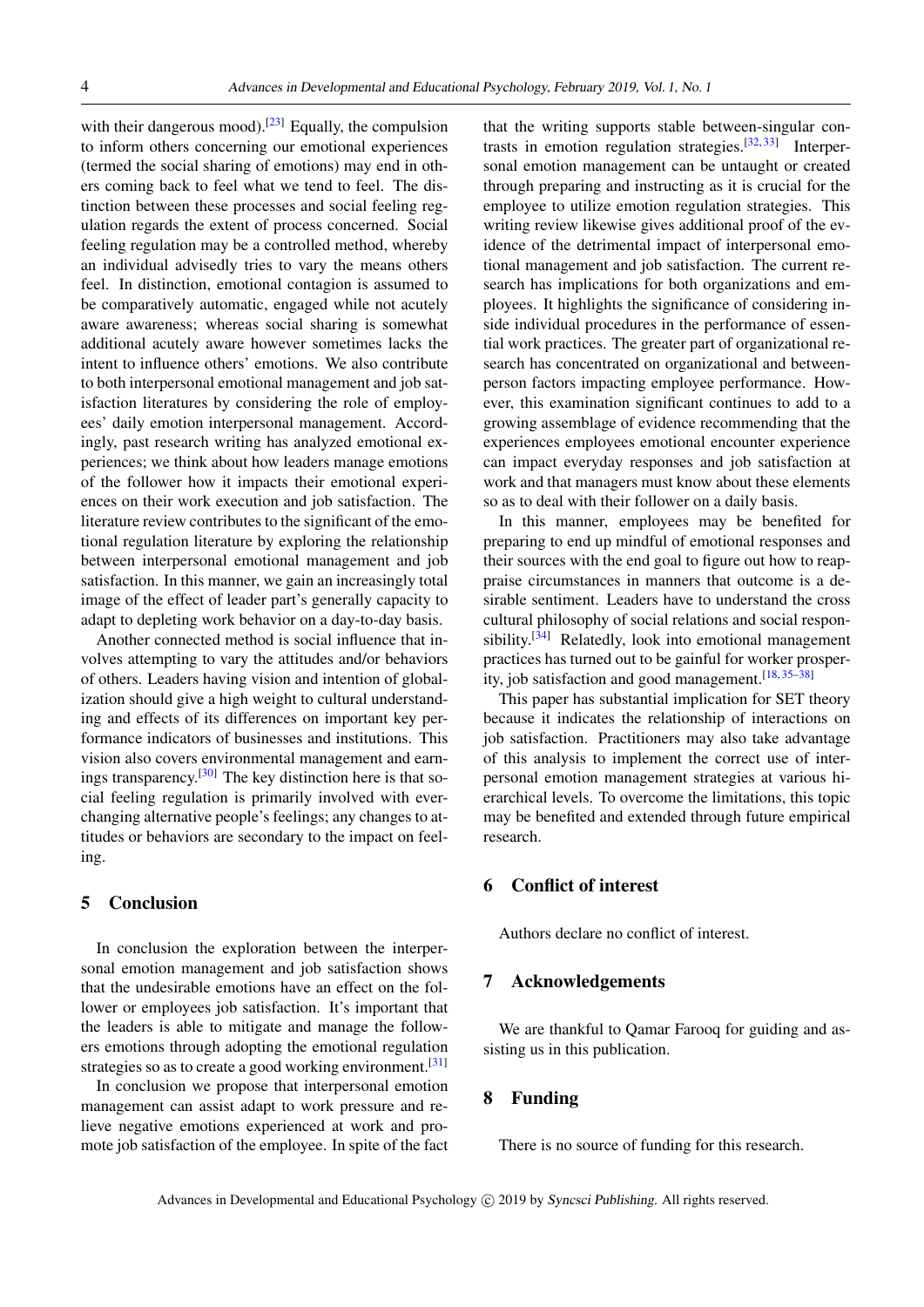#### References

<span id="page-4-0"></span>[1] Ashforth BE and Humphrey RH. Emotion in the workplace: A reappraisal. Human Relations, 1995, 48(2): 97- 125. ISO. Language Of Temporal Ordering Specification, ISO 8807, International Organization for Standardization, Geneva, 1989.

<https://doi.org/10.1177/001872679504800201>

- <span id="page-4-1"></span>[2] Ashforth BE and Humphrey RH. Emotion in the workplace: A reappraisal. Human Relations, 1995, 48(2): 97-125. <https://doi.org/10.1177/001872679504800201>
- <span id="page-4-2"></span>[3] Ashkanasy NM and Daus CS. Emotion in the workplace: The new challenge for managers. Academy of Management Perspectives, 2002, 16(1): 76-86. <https://doi.org/10.5465/ame.2002.6640191>
- <span id="page-4-3"></span>[4] Riggio RE and Reichard RJ. The emotional and social intelligences of effective leadership. Journal of Managerial Psychology, 2008, 23(2): 169-85. <https://doi.org/10.1108/02683940810850808>
- <span id="page-4-4"></span>[5] Hao Y, Farooq Q and Sun Y. Development of theoretical framework and measures for the role of social media in realizing corporate social responsibility through native and nonnative communication modes: Moderating effects of crosscultural management. Corporate Social Responsibility and Environmental Management, 2018, 25(4): 704-711. <https://doi.org/10.1002/csr.1523>
- <span id="page-4-5"></span>[6] Durlak JA, Domitrovich CE, Weissberg RP, *et al*. Handbook of social and emotional learning: Research and practice, 2015.
- <span id="page-4-6"></span>[7] Aldao A, Sheppes G and Gross JJ. Emotion Regulation Flexibility. Cognitive Therapy and Research, 2015, 39(3): 263-278. <https://doi.org/10.1007/s10608-014-9662-4>
- <span id="page-4-7"></span>[8] Valaei N and Jiroudi S. Job satisfaction and job performance in the media industry: A synergistic application of partial least squares path modelling. Asia Pacific Journal of Marketing and Logistics, 2016, 28(5): 984-1014.
- <https://doi.org/10.1108/APJML-10-2015-0160>
- <span id="page-4-8"></span>[9] Griffin MA, Patterson MG and West MA. Job satisfaction and teamwork: the role of supervisor support. Journal of Organizational Behavior, 2001, 22(5): 537-550. <https://doi.org/10.1002/job.101>
- <span id="page-4-9"></span>[10] Goksel AG, Caz C, Yazici OF, *et al*. Examination of the Relationship between Organizational Stress and Employee Performance: A Research on Staff Working on Provincial Directorate of Youth and Sports. Journal of Education and Learning, 2017, 6(1): 322-329. <https://doi.org/10.5539/jel.v6n1p322>
- <span id="page-4-10"></span>[11] Alegre I, Mas-Machuca M and Berbegal-Mirabent J. Antecedents of employee job satisfaction: Do they matter? Journal of Business Research, 2016, 69(4): 1390-1395. <https://doi.org/10.1016/j.jbusres.2015.10.113>
- <span id="page-4-11"></span>[12] Sony M and Mekoth N. The relationship between emotional intelligence, frontline employee adaptability, job satisfaction and job performance. Journal of Retailing and Consumer Services, 2016, 30: 20-32. <https://doi.org/10.1016/j.jretconser.2015.12.003>
- <span id="page-4-12"></span>[13] Locke EA. What is job satisfaction? Organizational behavior and human performance, 1969, 4(4): 309-336. [https://doi.org/10.1016/0030-5073\(69\)90013-0](https://doi.org/10.1016/0030-5073(69)90013-0)
- <span id="page-4-13"></span>[14] Spector PE. Job satisfaction: Application, assessment, causes and consequences: Thousand Oaks, CA: Sage, 1997.
- <span id="page-4-14"></span>[15] Mintz-Binder RD. Exploring job satisfaction, role issues, and supervisor support of associate degree nursing program directors. Nursing education perspectives, 2014, 35(1): 43- 48. <https://doi.org/10.5480/11-508.1>
- <span id="page-4-15"></span>[16] Sultan S and Rashid S. Perceived Social Support Mediating the Relationship between Perceived Stress and Job Satisfaction. Journal on Educational Psychology, 2015, 8(3): 36-42. <https://doi.org/10.26634/jpsy.8.3.3103>
- <span id="page-4-16"></span>[17] Yuh J and Choi S. Sources of social support, job satisfaction, and quality of life among childcare teachers. Social Science Journal, 2017, 54(4): 450-457. <https://doi.org/10.1016/j.soscij.2017.08.002>
- <span id="page-4-17"></span>[18] Gross JJ. The emerging field of emotion regulation: an integrative review. Review of general psychology, 1998, 2(3): 271-299. <https://doi.org/10.1037/1089-2680.2.3.271>
- <span id="page-4-18"></span>[19] Little LM, Kluemper D, Nelson DL, *et al*. Development and validation of the interpersonal emotion management scale. Journal of Occupational and Organizational Psychology, 2012, 85(2): 407-420. <https://doi.org/10.1111/j.2044-8325.2011.02042.x>
- <span id="page-4-19"></span>[20] Williams M. Building genuine trust through interpersonal emotion management: A threat regulation model of trust and collaboration across boundaries. Academy of Management Review, 2007, 32(2): 595-621. <https://doi.org/10.5465/amr.2007.24351867>
- <span id="page-4-20"></span>[21] Hao Y, Farooq Q and Zhang Y. Unattended social wants and corporate social responsibility of leading firms: R elationship of intrinsic motivation of volunteering in proposed welfare programs and employee attributes. Corporate Social Responsibility and Environmental Management, 2018, 25(6): 1029-1038. <https://doi.org/10.1002/csr.1681>
- <span id="page-4-21"></span>[22] Wright RR, Mohr CD, Sinclair RR, *et al*. Sometimes less is more: Directed coping with interpersonal stressors at work. Journal of Organizational Behavior, 2015, 36(6): 786805. <https://doi.org/10.1002/job.2002>
- <span id="page-4-22"></span>[23] Lazarus RS, Kanner AD and Folkman S. Emotions: A cognitivephenomenological analysis. Theories of emotion, 1980: 189-217.
- <span id="page-4-23"></span>[24] Niven K, Totterdell P and Holman D. A classification of controlled interpersonal affect regulation strategies. Emotion, 2009, 9(4): 498-509. <https://doi.org/10.1037/a0015962>
- <span id="page-4-24"></span>[25] Ashkanasy NM and Dorris AD. Emotions in the workplace. Annual Review of Organizational Psychology and Organizational Behavior, 2017, 4: 67-90. <https://doi.org/10.1146/annurev-orgpsych-032516-113231>
- <span id="page-4-25"></span>[26] Hao Y, Zhang Y and Farooq Q. The contribution of leading firms in environmental sustainability: Dampening the detrimental effect of political capital ties. International journal of

Advances in Developmental and Educational Psychology (C) 2019 by Syncsci Publishing. All rights reserved.